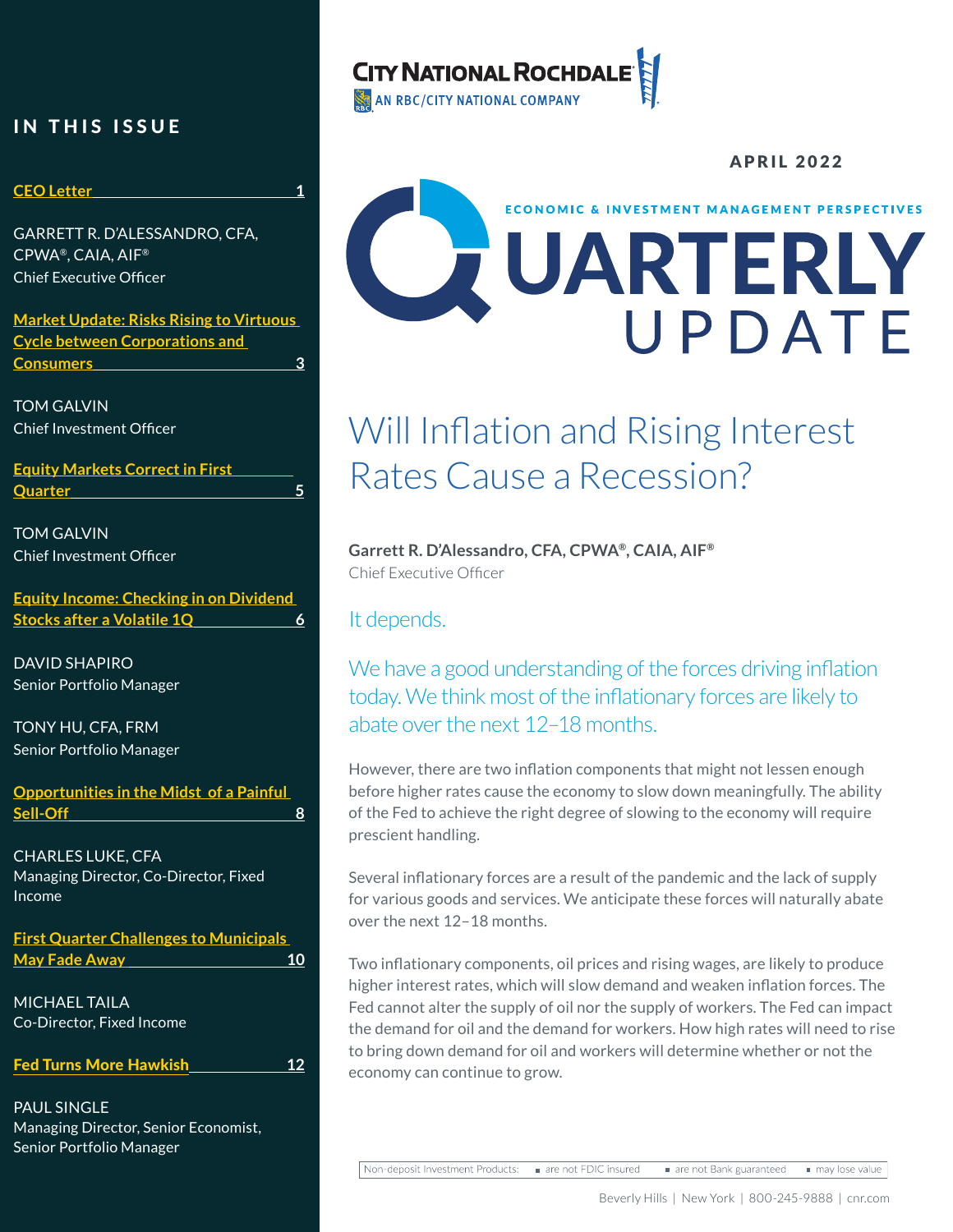The price for oil/ gas is likely the most uncertain because no one knows what actions Russia will take with regard to their supply of oil. Beyond Russian supply, there is a factor that might cause sustained high oil prices — supply/demand imbalances that will last for at least the next 1–2 years.

As for wage inflation, there is uncertainty as to the supply of labor meeting the demand. Given structural changes in the working population, we do not see a resolution to the lack of workers. As wages increase, the costs of goods and services increase. If businesses can offset rising wages through enhanced productivity, then rising wages might not cause too much inflation. Until we see the next few quarters of labor market dynamics, we are uncertain as to

Median S&P 500 Level Before and After First Rate Hike

(1954-2018, normalized, with level at first hike =100)

how high interest rates will need to go to weaken demand for labor and slow wage inflation.

What matters for equity investors is whether or not the economy can continue to grow. Achieving just the right amount of interest rate increases depends on the Fed reaction function not causing a recession. History shows this is not easy to achieve. Equity returns have historically been positive during rising rate periods if there is no recession. If recession risks increase, then equity returns have downside risks.

(See chart below, which separates no recession cycles from recession cycles.)



Source: RBC Global Asset Management, RBC Wealth Management, Bloomberg; data range: 1954-2018, normalized, with level at first hike =100

| Non-deposit Investment Products: ■ are not FDIC insured |  | $\blacksquare$ are not Bank guaranteed | ■ may lose value |
|---------------------------------------------------------|--|----------------------------------------|------------------|
|---------------------------------------------------------|--|----------------------------------------|------------------|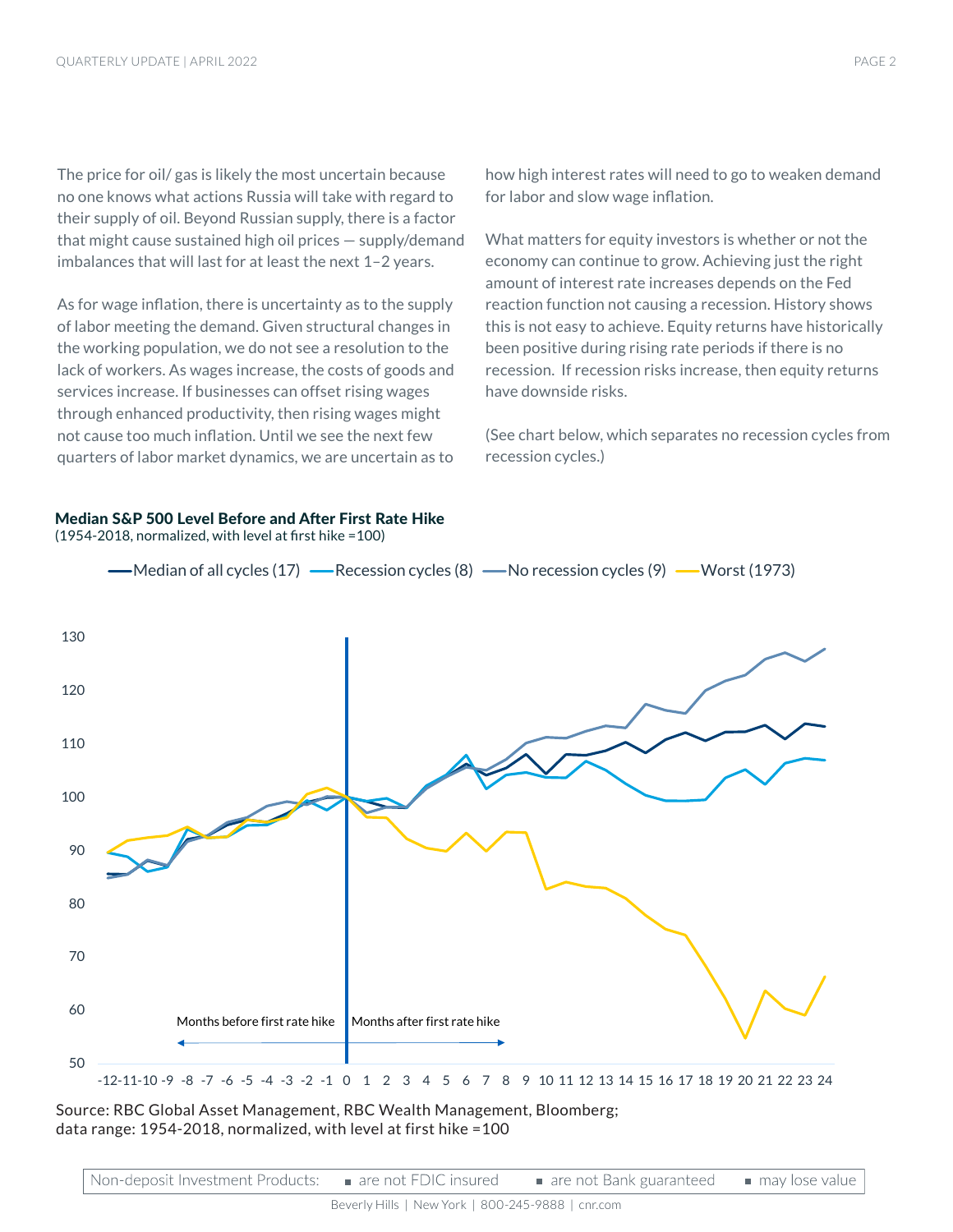# Market Update: Risks Rising to Virtuous Cycle between Corporations and Consumers

#### **Tom Galvin**

Chief Investment Officer

For some time we have felt that the secular strength in the US economy would offset high levels of inflation during the first half of the year and drive growth into 2023. Rising corporate profits have led businesses to increase investment and hiring, which is supporting spending by consumers and, in turn, further profit growth. While this remains our base case, **we now see risks rising to a continuation of the virtuous cycle between corporations and consumers, especially from a more hawkish Fed and slowing economic growth on a global basis.** 

So what are the primary areas we are keeping our eyes on that could cause us to shift our economic outlook and portfolio positioning?

High on our list are further disruptions to global commodity supplies from the Russian-Ukraine conflict that could exacerbate already high inflation here at home (see CRB Commodities Index chart). **In addition to uncertainty on oil prices, upward pressure on food prices is increasing in probability** as a result of likely interruptions to the spring planting season in Ukraine and rising prices of fertilizer due to the high price of oil. Unlike oil, agricultural products do not have a high level of potential extra reserves to fall

back on. While Europe has significantly more commodity exposure to the Ukraine crisis, the US is not completely immune given the global nature of the commodities market and that spending on food in the US is a higher percentage of GDP than energy.

Another risk to our inflation forecast comes from China's latest bout with COVID-19, which is not only hurting domestic economic activity in that country, but will negatively impact the global supply chain at a time when things were just starting to improve. Should these risks materialize and inflation not trend lower, it would increase the challenge for Fed officials trying to get inflation under control. Relatedly, **we are watching closely to see whether cyclical pressure from Ukraine and China become secular trends.** Will national security responses to both the Ukraine crisis and China's COVID-19 outbreak lead to more de-globalization, with investment in domestic markets further increasing demand for labor?

The relative advantages the US economy enjoys versus other regions of the world remain foundational to our asset

### KEY POINTS

- **• Risks Rise from Tightening Fed, Slowing Global Growth**
- **• Advantages of US Economy Drive Asset Allocation**
- **• Uncertain Times Require Vigilance, Adaptability**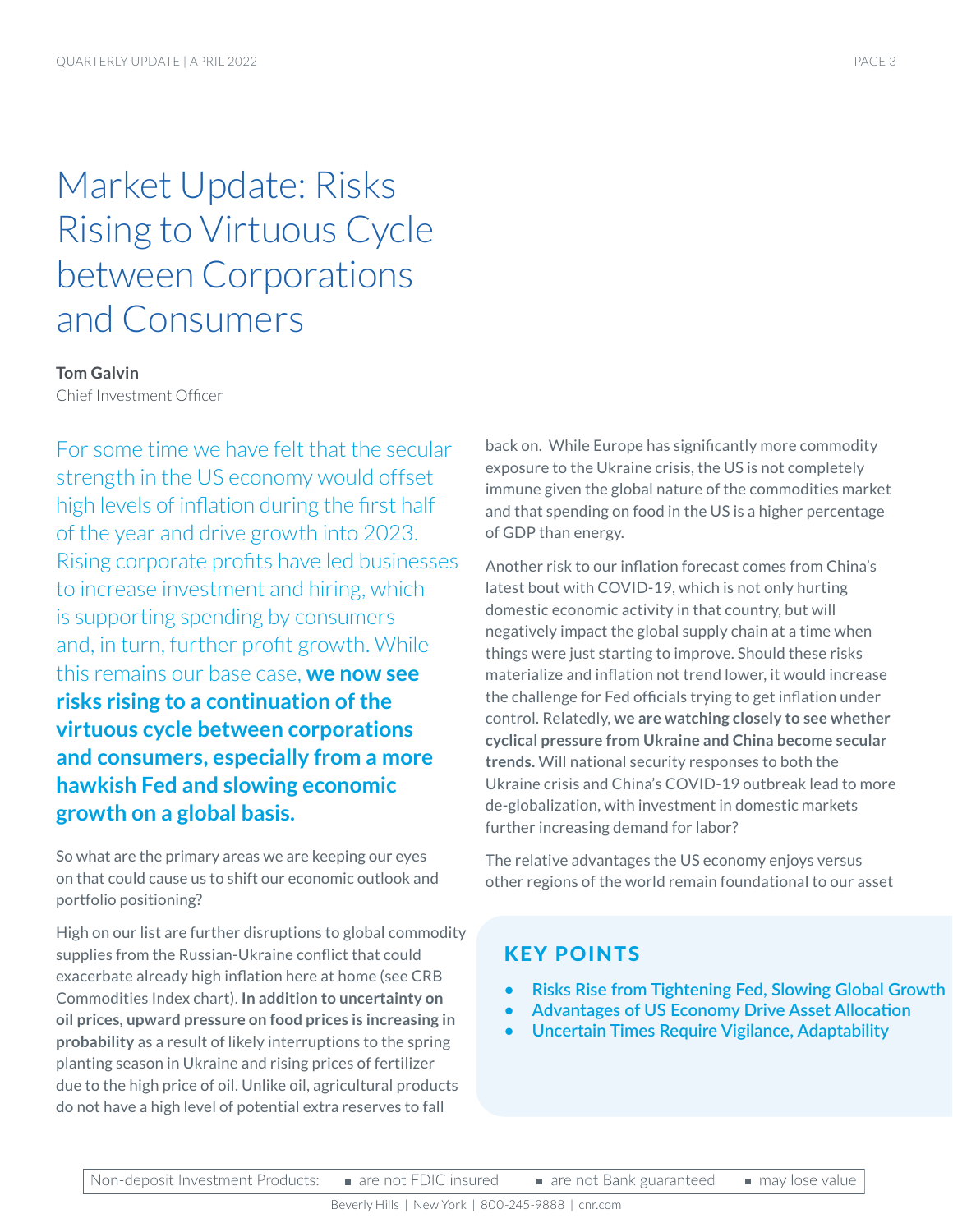allocation. In equities, this view supports our emphasis on US high-quality companies selling at reasonable prices that can both continue to grow earnings and dividends at an above average pace, and that also have durable franchises and strong management teams to weather a recession should one occur. The strength in the US economy should also minimize credit risks in both the corporate and municipal fixed income markets across the yield spectrum. However, **because the outlook beyond the first half of 2023 is increasingly clouded, we have broadened our range of potential outcomes from normal growth, to slower and a milder recession.**  As stewards of capital we remain vigilant during these uncertain times and are prepared to adjust course should the risks to the outlook described above materialize, or should another exogenous shock occur that would negatively impact the virtuous cycle that exists with corporations and consumers.

#### Where Are We Heading? 2021-2022  $2020$ 2022-H1 2023 H1 2023-2024  $U.S.$ NORMAL<br>GROWTH SLOW<br>GROWTH Economic Growth MILD<br>RECESSION

For illustrative purposes only, not a specific forecast. Source: CNR Research

#### 200 220 240 260 280 300 320 340 360 Apr-21 May-21 Jun-21 Jul-21 Aug-21 Sep-21 Oct-21 Nov-21 Dec-21 Jan-22 Feb-22 Mar-22 Apr-22 Russian Invasion of Ukraine

#### CRB Commodity Index

Source: Bloomberg, CNR Research, as of April 2022.

The Commodity Research Bureau (CRB) Index acts as a representative indicator of today's global commodity markets. It measures the aggregated price direction of various commodity sectors.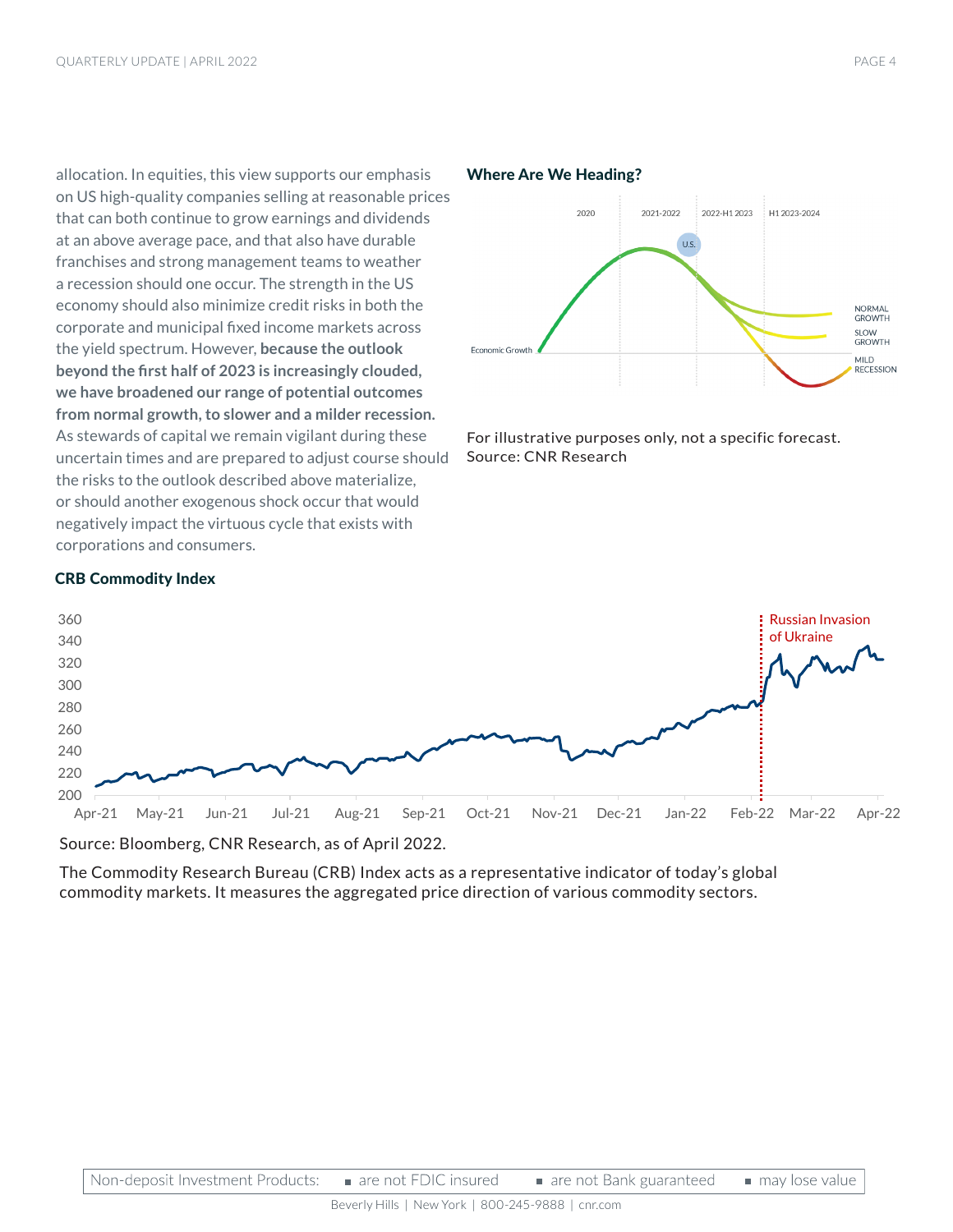# Equity Markets Correct in First Quarter

#### **Tom Galvin**

Chief Investment Officer

After a very strong 2021 for the S&P 500 and for our US Core Equity strategy, we were expecting a corrective process for the markets and a period of relative underperformance to occur.

The combination of rising interest rates, a more aggressive Fed and geopolitical uncertainties combined to produce negative returns in Q1 for equities on a global basis. During Q1 the US Core Equity strategy declined 8.9%, underperforming the S&P 500 by 3.9%.

There were three reasons for this. The first was our style tilt. Foundational to our success over many years has been our emphasis on quality companies. **After outperforming strongly in 2021, quality stocks underperformed as the market shifted to lesser quality and more cyclical stocks.** The MSCI Quality Index was down 9% in Q1, matching our strategy. The second was stock selection. Some of our biggest 2021 winners experienced corrections that were driven by valuation compression. Fundamentals remained solid. Sherwin Williams (SHW), Home Depot (HD), Charles River Laboratories International (CRL), Zoetis (ZTS) and Trane Technologies (TT) were up 49% on average in 2021. In Q1, these stocks declined 20% on average and accounted for 63% of the underperformance. The rest of the underperformance was driven by a meaningful underweight in energy, which we have since reduced.

 Indices are unmanaged, and one cannot invest directly in an index. Index returns do not include fees for trading costs (i.e., commissions) or any fees charged by your financial advisor, custodian, City National Rochdale or other thirdparty managers, and if they were included would reduce the returns.

With the underperformance in Q1, **valuations of our holdings have become more attractive.** Our price earnings growth level compared to the S&P 500 at the end of December was 1.26x and now stands at 1.17x, a level that is more in line with our higher quality rank. As illustrated, **Core Equity maintains a solid premium to the S&P on key quality metrics such as revenue and earnings stability and cash flow conversion.** This enhanced valuation, along with steps taken to reduce our exposure to Europe, enhances the outlook for the strategy. **For the long term, we believe our focus on quality companies will continue to drive outperformance.** 

### KEY POINTS

- **• Valuations more attractive for Core Equity holdings**
- **• Rising rates, aggressive Fed, geopolitical uncertainties hit markets**
- **• Fundamentals remain solid for companies in our strategy**

#### CNR Proprietary Quality Rankings



#### Source: Factset, CNR Research.

The 4P analysis is a proprietary framework for global equity allocation. Country rankings are derived from a subjective metrics system that combines the economic data for such countries with other factors including fiscal policies, demographics, innovative growth and corporate growth. These rankings are subjective and may be derived from data that contain inherent limitations.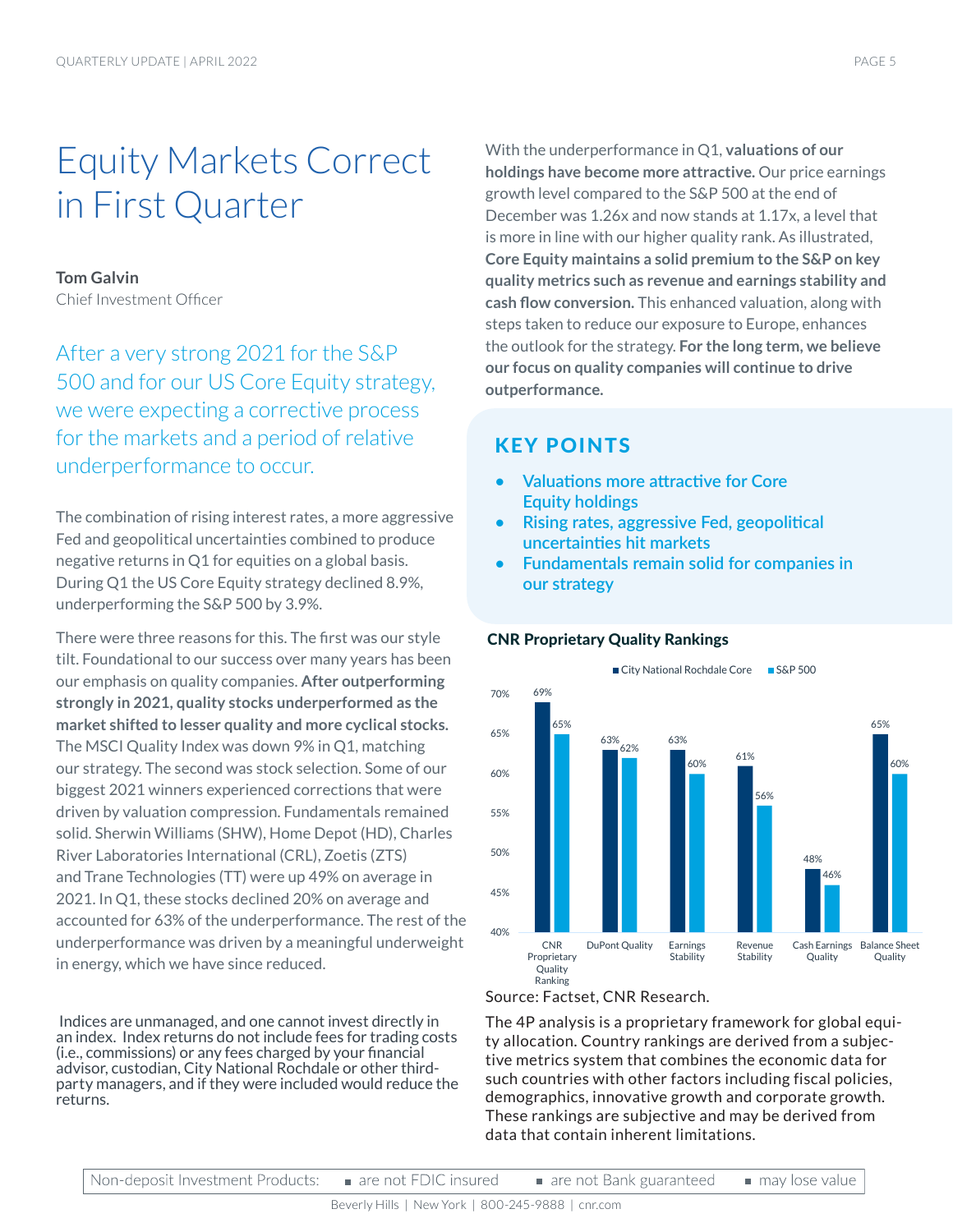# Equity Income: Checking in on Dividend Stocks after a Volatile 1Q

**David Shapiro** Senior Portfolio Manager

**Tony Hu, CFA, FRM** Senior Portfolio Manager

Amidst a volatile market, here's an early

assessment of dividend stock performance so far this year relative to our outlook.

How did we envision the year playing out and where do we stand three months in? Our 2022 outlook discussed expectations for higher volatility, and we've certainly seen that.



#### Source: Factset P/E: price-to-earnings ratio

DJ US Select Dividend Index: Dow Jones US Select Dividend Index

**We expected robust economic growth to continue, but moderate.** It remains above trend, which we see continuing but with further moderation. A contributing factor is **inflation, which looks to be elevated for longer**, partially driven by the Russia-Ukraine conflict. Interest rates have risen, with the start of Fed increases making that true across the yield curve.

**We have seen our portfolio companies continuing to execute well amidst the challenging environment. Dividend growth has exceeded expectations**, moving toward the upper end of our long-term range of mid-single digits.

**Dividend stocks have held up well.** Our benchmark, the Dow Jones U.S. Select Dividend Index, ended 1Q22 up 5.4%, materially outperforming the broader market. Why? A few factors.

First, yield spreads relative to the broader market remained very elevated as 2022 began, and we have seen some mean reversion\*. Second, **rising rates have impacted valuations for long-duration equities**, where future earnings and returns are a more substantial portion of overall value. These are growth companies. Dividend stocks pay out from free cash flow in the nearer-term, and are less impacted. **S&P Value, with characteristics similar to dividend stocks,** 

> Mean Reversion**or reversion to the mean, is a theory used in finance that suggests that asset price volatility and historical returns eventually will revert to the long-run mean or average level of the entire dataset.**

Non-deposit Investment Products: are not FDIC insured are not Bank guaranteed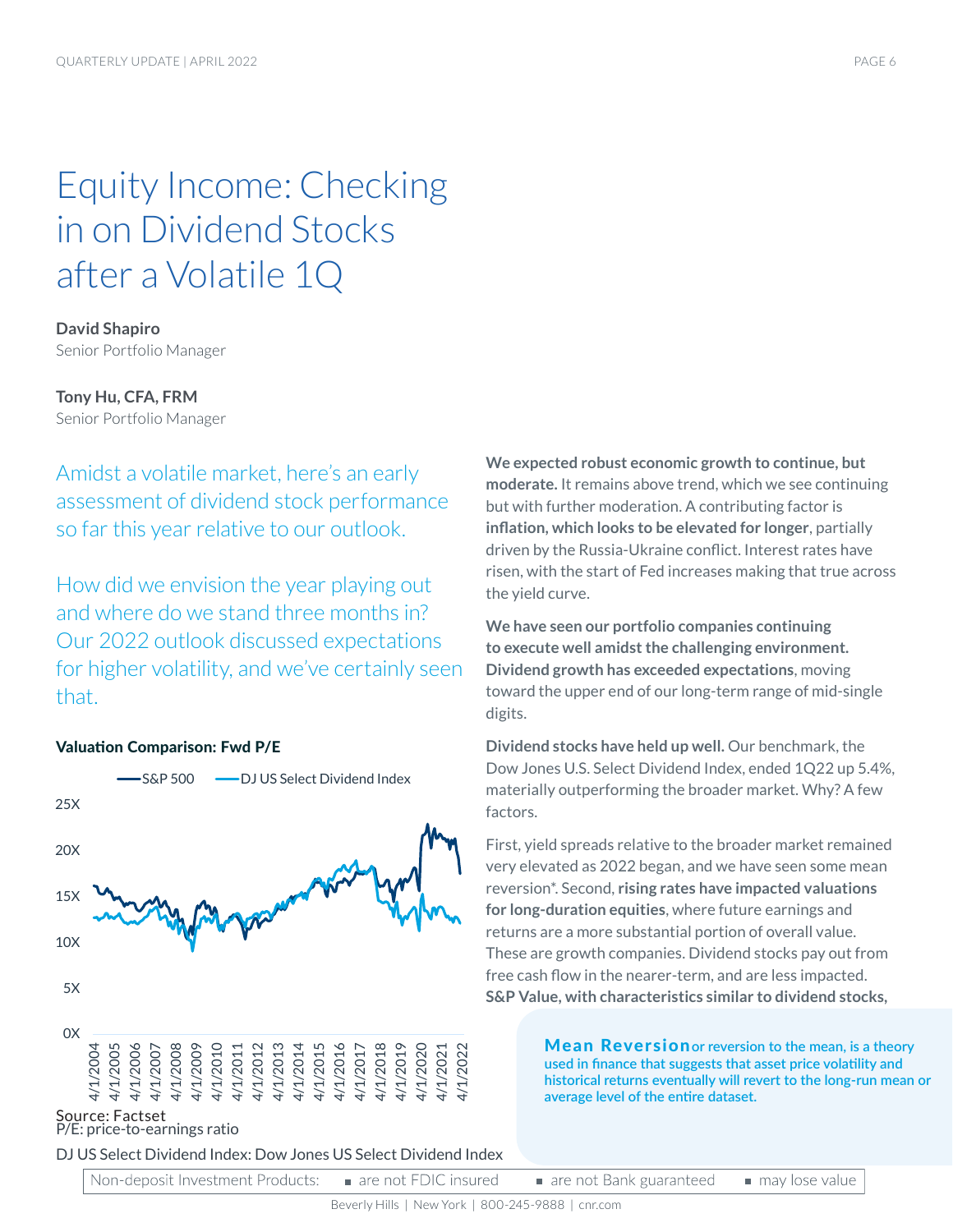**has outperformed growth by 8% year to date (YTD).** We have seen some **further mean reversion of high-multiple stock valuations**, closing a little of the gap highlighted in the nearby chart. Third, **the three sectors most materially overweight in the dividend index are utilities, financials and energy**. Inflation and rising interest rates benefit the latter two, while volatility and geopolitical turmoil have benefited the first. These sectors are among the top performers year to date.

With the forward outlook similar to where it began the year and despite some mean reversion, valuation gaps and yield spreads for dividend stocks remain elevated, and we continue to like the outlook for generating income from companies with resilient, growing free cash flow.

#### Dividend Stock Dividend Yield Spread vs. S&P 500

### KEY POINTS

- **• Despite some mean reversion, valuation gaps and yield spreads remain ongoing tailwinds relative to the broader market**
- **• Generate income from companies with resilient, growing free cash flow**
- **• Remain positioned for economic growth, inflation and interest rates, all elevated but moderating**



#### Source: Factset

Non-deposit Investment Products: are not FDIC insured are not Bank guaranteed may lose value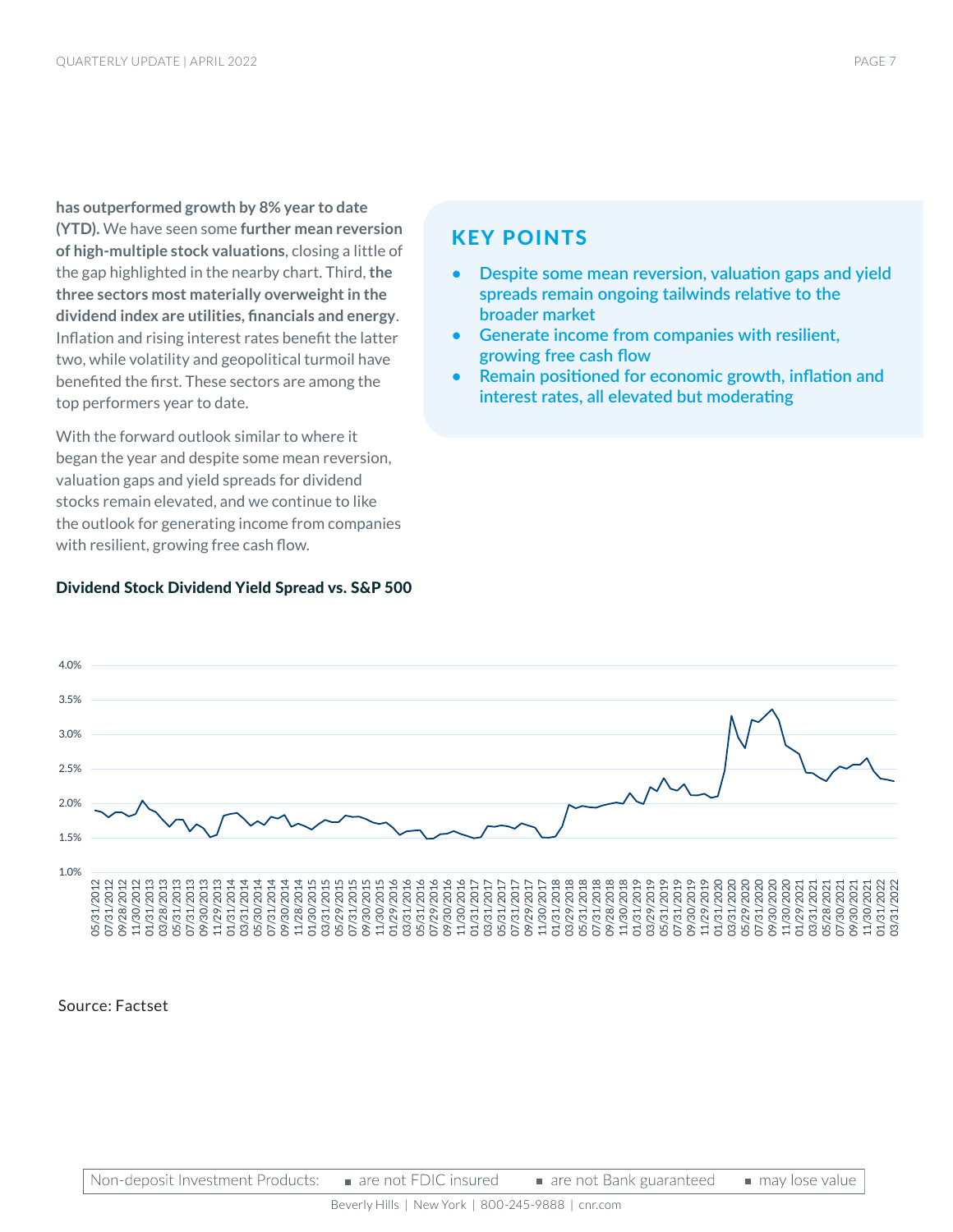# Opportunities in the Midst of a Painful Sell-Off

### **Charles Luke, CFA** Managing Director, Co-Director, Fixed Income

**The global bond market has resumed its longest and deepest pullback in 40 years.** Since August 7, 2020, the 10-year US Treasury Yield<sup>1</sup> has increased 1.9%, a staggering jump at a time when bond price sensitivity was at all-time highs.

Over this time frame, the Bloomberg US Aggregate Bond Index<sup>2</sup> was down 8.7% peak-to-trough before rallying modestly by 1.0% to end the quarter. The next largest pullback occurred in 1994 when the Federal Reserve surprised markets with unexpected rate hikes, not dissimilar to the abrupt, hawkish shift of the current Federal Open Market Committee.

**Despite the damage done by rising rates, strong sell-offs are typically followed by strong recoveries, and yields on high-grade bonds are the highest in nearly four years.** On average, after bottoming, bonds $3$  rally 14.7% over the next 12 months and recover losses in just over 100 days.

Outperformance should continue in leveraged loans4 and collateralized loan obligations (CLOs)<sup>5</sup>, which benefit from very low interest rate exposure. These markets were defensive over Q1, falling just 0.10% and 0.20%, respectively. The biggest losses came from emerging market debt<sup>6</sup>, which fell between 9.0%-10.0% as the flightto-quality resulting from the war in Ukraine caused an exodus from sovereign and corporate credit.

### KEY POINTS

- **• Since August 7, 2020, the 10-year US Treasury Yield has increased 1.9%, a staggering jump while bond price sensitivity was at all-time highs.**
- **• We recommend holding positions in short-term government debt like US Treasury Bills, whose rates are highly correlated to the Fed Funds rate.**
- **• The difference between US high-yield corporate rates and comparable Treasury benchmarks is 1.92% below its 10 year average, signaling that the market is comfortable with credit risk.**

**We continue to recommend asset classes with low interest rate sensitivity, primarily leveraged loans, CLOs and short-term US high yield corporate bonds.** We also recommend holding positions in short-term government debt like US Treasury Bills, which have rates that are highly correlated to the Federal Funds rate. During Federal Reserve tightening cycles, these investments offer attractive yields with minimal market risk.

Our recommendation to tilt toward high-yield assets is underpinned by a strong credit environment. Dollarweighted default rates<sup>7</sup> have fallen to 0.21% in the US and remain low in Europe at 0.53%, a sign that contagion from geopolitical events remains contained. Further, the difference between US high-yield corporate rates<sup>8</sup> and comparable Treasury benchmarks is 1.92% below its 20 year average, signaling that the market is comfortable with credit risk.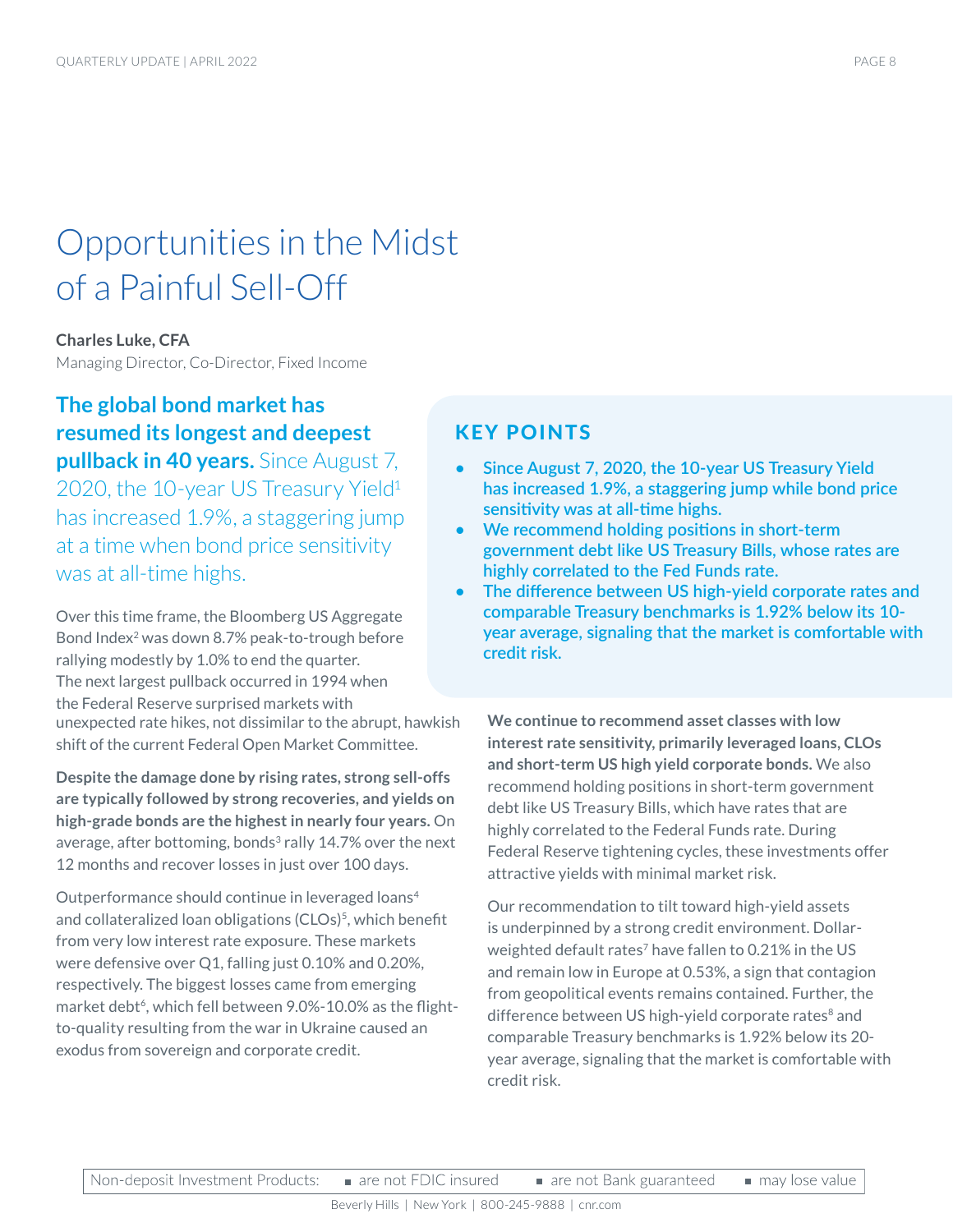

#### US High-Yield Spreads Remain Below 20-Year Averages

Source: Bloomberg U.S. High Yield Corporate OAS – LF98OAS Index

<sup>1</sup> Bloomberg Ticker "GT10 Govt"

<sup>2</sup>Bloomberg U.S. Aggregate Bond Index "LBUSTRUU Index", For -8.7% drop, Aug. 7 2020 – Mar. 31, 2022, For 1.0% gain, Mar. 25, 2022 – Mar. 21, 2022

<sup>3</sup> Bloomberg U.S. Aggregate Bond Index "LBUSTRUU Index", Average of the next five largest drawdowns over 40 years 4 S&P LSTA Leveraged Loan Index "SPBDAL Index"

5 Palmer Square BB CLO Index "PCLOBBTR Index"

<sup>6</sup> ICE BofA High Yield US Emerging Markets Corporate Plus Index "EMUH Index" ICE BofA US Emerging Markets External Sovereign Index "DGOV Index"

Measured YTD

<sup>7</sup> Moody's Analytics, Monthly Default Report

<sup>8</sup> Bloomberg U.S. High Yield Index OAS "LF98OAS Index"



#### Largest Drawdowns Over Past 40 Years Bloomberg US Aggregate Bond Index

8/7/20 - ? 1/31/94 - 3/10/95 3/10/20 - 6/26/20 9/10/08 - 12/15/08 3/31/87 - 12/31/87

Source: Bloomberg US Aggregate Bond Index

Past performance or performance based upon assumptions is no guarantee of future results.

Indices are unmanaged and one cannot invest directly in an index. Index returns do not reflect a deduction for fees or expenses.

 Index returns do not include fees for trading costs (i.e., commissions) or any fees charged by your financial advisor, custodian, City National Rochdale or other third-party managers, and if they were included would reduce the returns.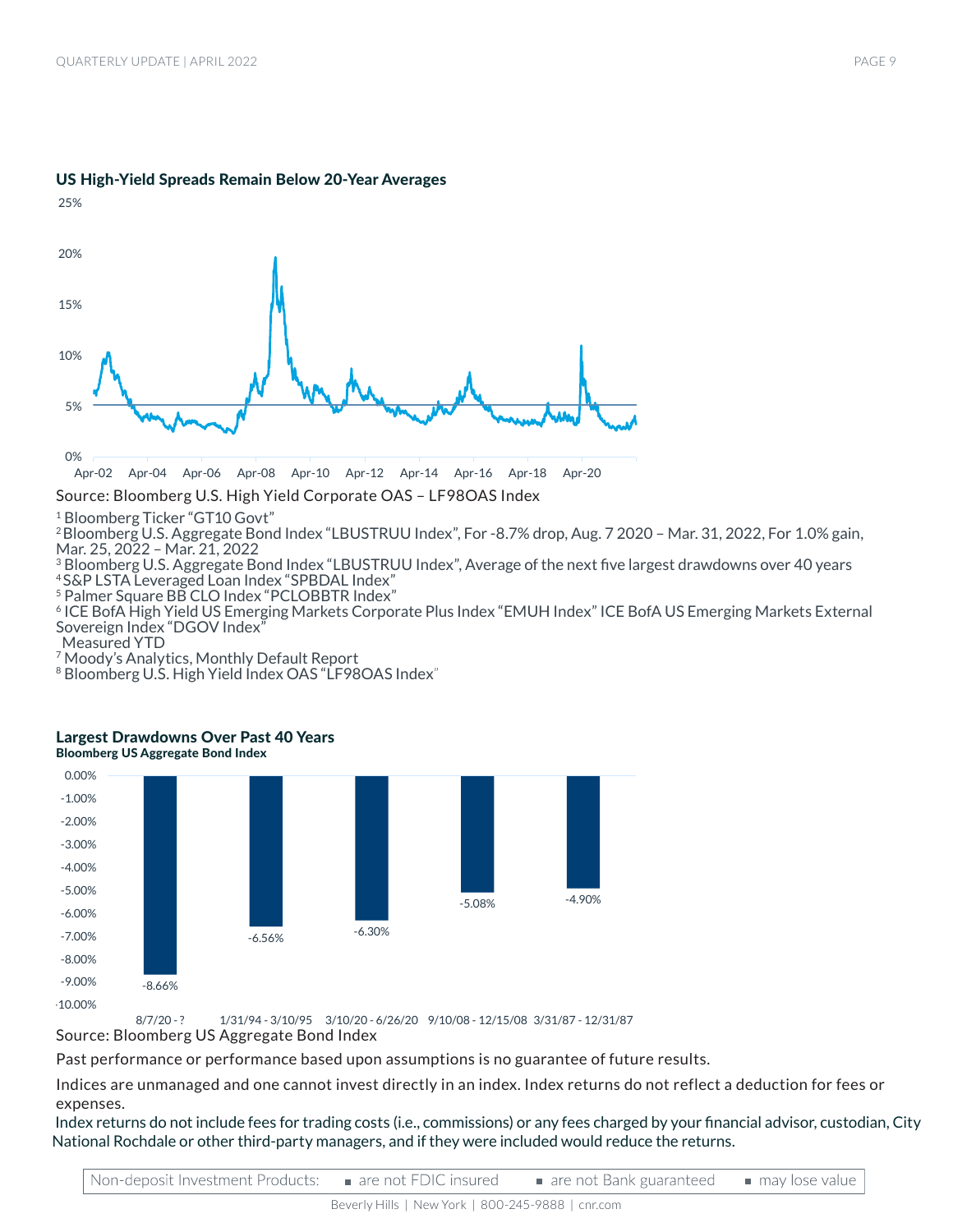# First Quarter Challenges to Municipals May Fade Away

**Michael Taila** Co-Director, Fixed Income

Market volatility left no stone unturned as broad asset class weakness led to lower prices and challenging performance during the first quarter. The Fed began its highly anticipated rate-tightening campaign to rein in accelerating inflation while rising global risks contributed to the noticeable backup of yields across fixed-income markets.

As investors reassess the market trajectory, treasuries and municipals will likely ebb and flow in response to monetary and fiscal policy changes and expectations for the sustainability of the current economic expansion. **Despite a difficult start to 2022, we see potential catalysts on the horizon for long-term investors to engage the municipal market as nominal yields and bond valuations of investment-grade (IG) and high-yield municipals (HYM) advance to levels not seen since at least 2020.** 

IG and HYM bond yields increased more than 100 bps across the curve throughout 1Q2022, with credit spreads widening moderately amid the most significant cumulative market outflow activity since 2020. With added selling pressure from seasonal tax payments (i.e., tax-loss swaps), the market is confronting a price discovery period, offering investors an opportunity to upgrade credit quality and structure (e.g., coupon) while booking more attractive yields. Going forward, market volatility and liquidity challenges may very well create investment headwinds. **However, if municipal pricing breaks away from the Treasury market as a more attractive technical environment takes hold, we could see an improved tone** 

**with perhaps extended outperformance.** Additional downside risks could develop over the near term as the market digests Fed lift-off and geopolitical implications, particularly the Eastern Europe crisis.

Against this backdrop, the credit quality of IG and HYM bonds is benefiting from continued economic growth and more robust revenue performance vis-à-vis budgetary surpluses. **State and local governments and municipal enterprises are further enjoying the availability of federal resources from the American Rescue Plan Act of 2021, among other stimulus programs.** Rating activity skews positively while stress indicators remain low across most market sectors. We continue to monitor the impact of inflation on revenue risk and costs for issuers but expect financial positions to absorb the near-term effects.

## KEY POINTS

- **• Monetary policy and geopolitical developments driving sentiment**
- **• Market dislocation creates value opportunities for investors**
- **• Issuer credit quality remains durable**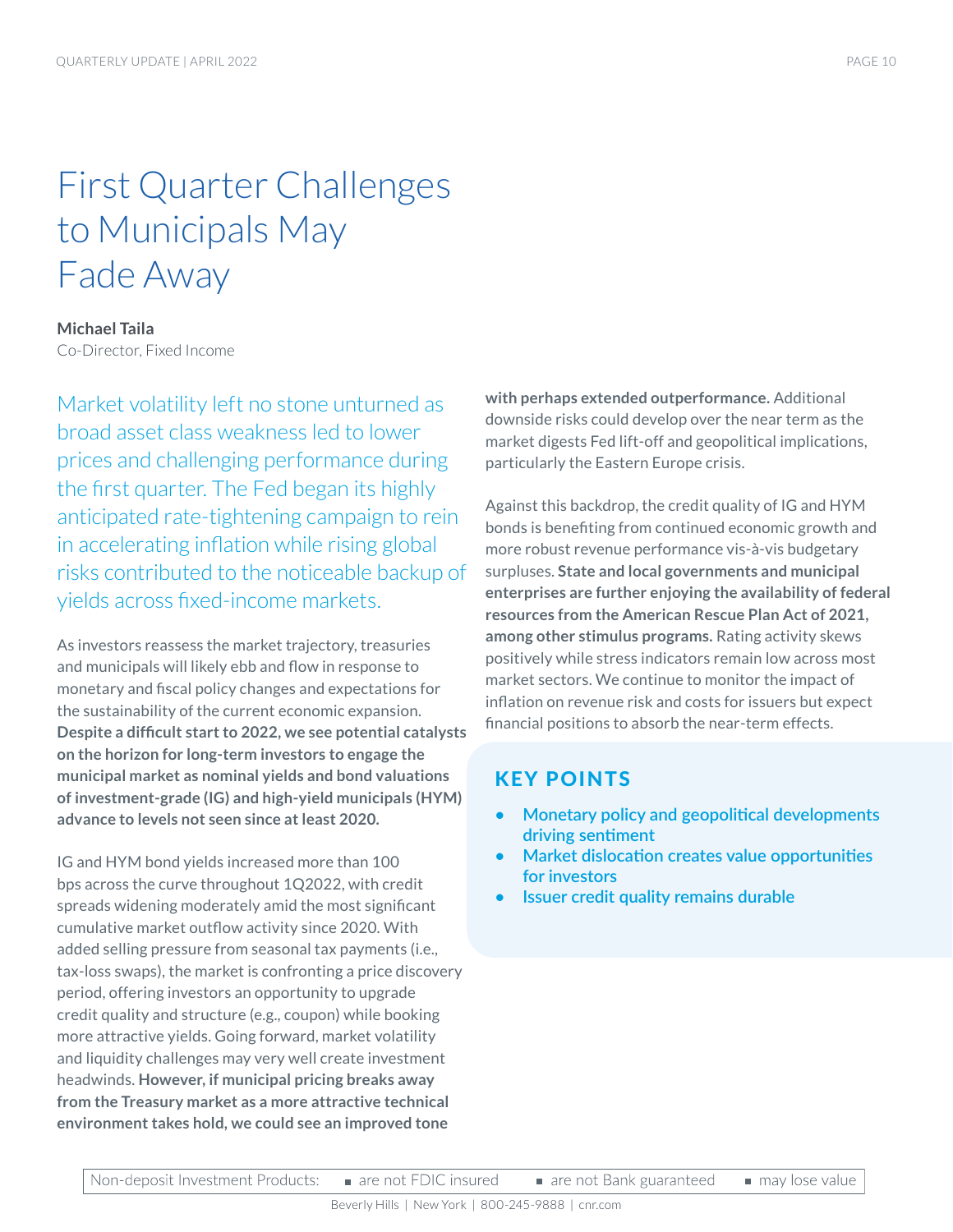

# Municipal Indices Yield to Worst on the Rise

## Historical Periods of Market Outflows



Indices are unmanaged and one cannot invest directly in an index. Index returns do not reflect a deduction for fees or expenses.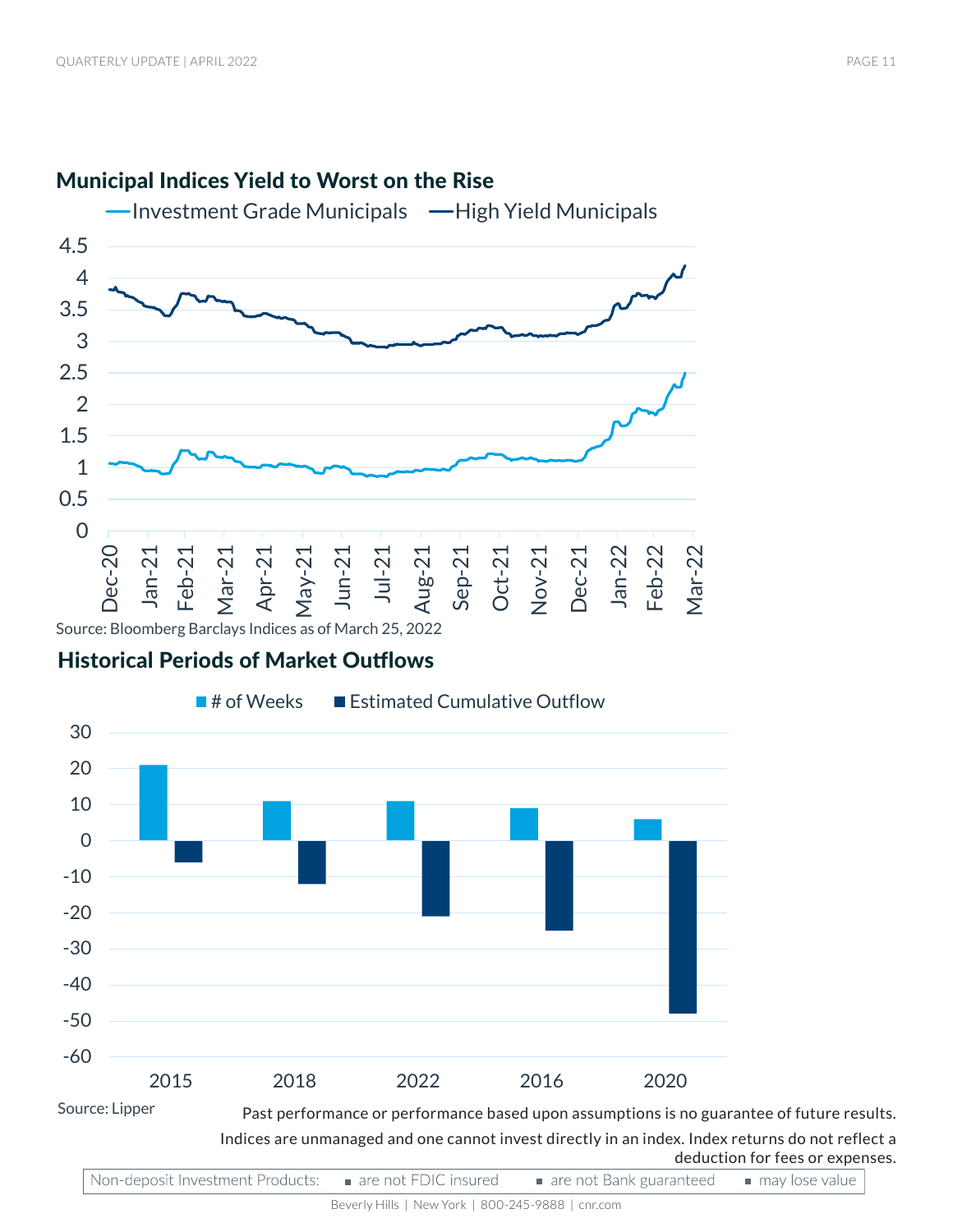# Fed Turns More Hawkish

#### **Paul Single**

Managing Director, Senior Economist, Senior Portfolio Manager

# Over the past month, **there has been a massive shift in expectations of how fast the Fed will raise interest rates this year.**

Each quarter the Fed updates its forecast of what the federal funds rate will be at the end of each calendar year. Back in December, the Fed expected the funds rate to end 2022 at 0.9%, implying three hikes of 25 basis points each over this year. But at its March meeting, **the Fed ramped up its forecast by projecting that the funds rate will be 1.9% by the end of the year**, which implies seven hikes of 25 basis points. It's also possible that the Fed will raise the funds rate in 50-basispoint increments.

In addition to this, **the Fed is making plans to reduce the size of its bond portfolio.** During the pandemic, the Fed purchased Treasury and mortgage bonds to help push down intermediate- and longer-term interest rates. That plan worked well, as homeowners had the opportunity to refinance some of their debt or acquire more debt at a lower interest rate. But that is no longer needed. So the Fed stopped buying bonds in March, and at its next meeting in May is expected to announce plans for allowing some of those bonds to mature without reinvesting the proceeds. This should put some upward pressure on bond yields for the following year or so.

All of this is part of the Fed's plan to slow down the pace of economic growth. The economy is expanding at a fast clip. **Last year, GDP was up 5.7%, the most rapid yearly pace in almost 40 years** (see GDP chart). By slowing down the economic growth rate, inflationary pressure should also subside, helping to bring inflation back toward the Fed's goal of 2.0%. However, it will take time to accomplish those objectives. The Fed does not think it will get the inflation rate near its goal of 2.0% until late 2023.

#### Federal Open Market Committee (FOMC) — Federal Funds Projections



#### GDP - Calendar Year Change





### KEY POINTS

- **• The Fed is trying to slow the pace of economic growth**
- **• Fed ramps up interest rate hikes**
- **• The Fed is expected to reduce the size of its bond portfolio**

may lose value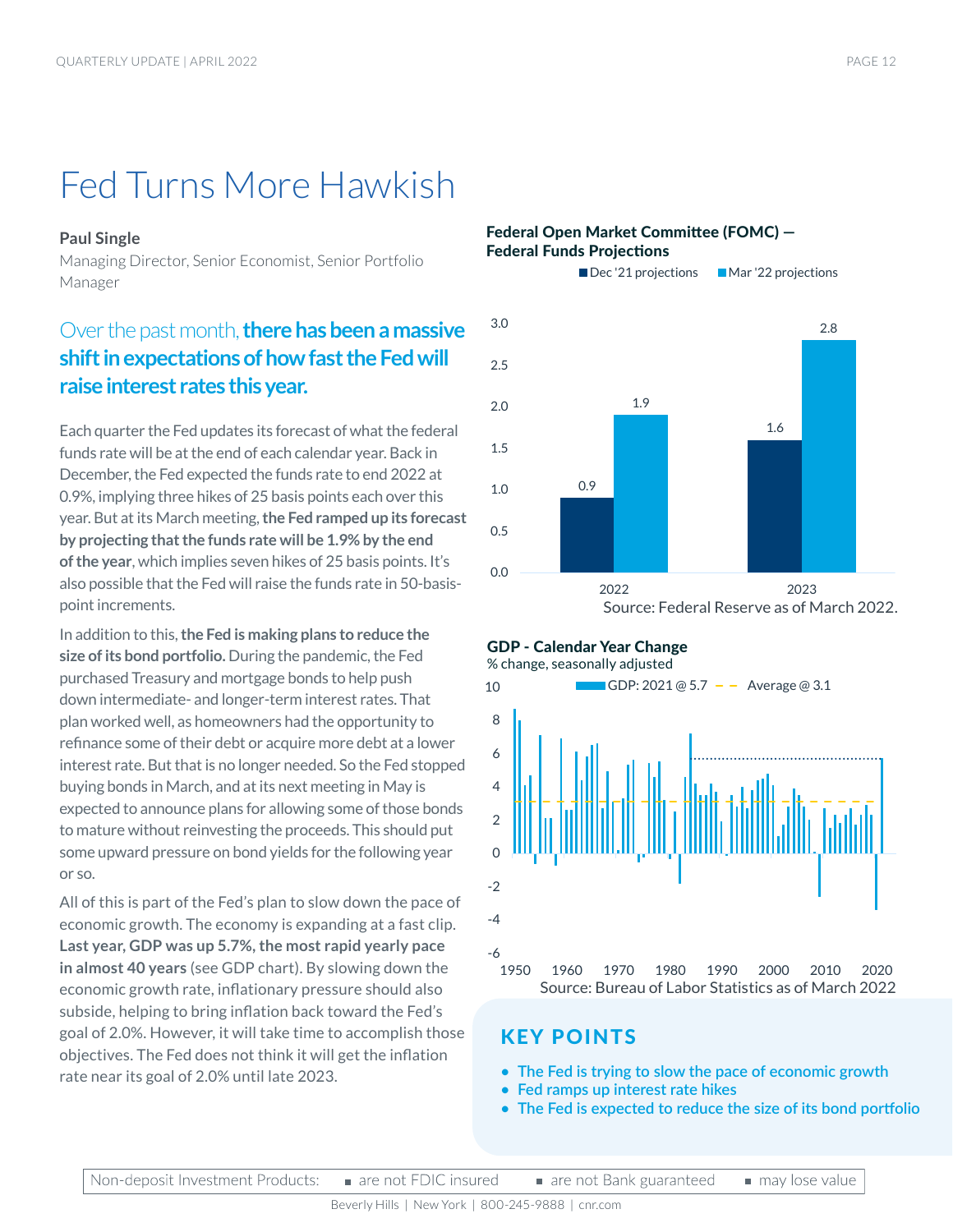Any opinions, projections, forecasts and forward-looking statements presented herein are valid as of the date of this document and are subject to change.

The information presented does not involve the rendering of personalized investment, financial, legal or tax advice. This presentation is not an offer to buy or sell, or a solicitation of any offer to buy or sell any of the securities mentioned herein.

Certain statements contained herein may constitute projections, forecasts and other forward-looking statements, which do not reflect actual results and are based primarily upon a hypothetical set of assumptions applied to certain historical financial information. Certain information has been provided by third-party sources and, although believed to be reliable, it has not been independently verified and its accuracy or completeness cannot be guaranteed.

Concentrating assets in a particular industry, sector of the economy, or markets may increase volatility because the investment will be more susceptible to the impact of market, economic, regulatory, and other factors affecting that industry or sector compared with a more broadly diversified asset allocation.

Private investments often engage in leveraging and other speculative investment practices that may increase the risk of investment loss, can be highly illiquid, are not required to provide periodic pricing or valuation information to investors, and may involve complex tax structures and delays in distributing important tax information.

Alternative investments are speculative, entail substantial risks, offer limited or no liquidity, and are not suitable for all investors. These investments have limited transparency to the funds' investments and may involve leverage which magnifies both losses and gains, including the risk of loss of the entire investment. Alternative investments have varying and lengthy lockup provisions. Please see the Offering Memorandum for more complete information regarding the Fund's investment objectives, risks, fees and other expenses.

Investments in below-investment-grade debt securities, which are usually called "high-yield" or "junk bonds," are typically in weaker financial health and such securities can be harder to value and sell, and their prices can be more volatile than more highly rated securities. While these securities generally have higher rates of interest, they also involve greater risk of default than do securities of a higher-quality rating.

There are inherent risks with equity investing. These risks include, but are not limited to, stock market, manager or investment style. Stock markets tend to move in cycles, with periods of rising prices and periods of falling prices. Investing in international markets carries risks such as currency fluctuation, regulatory risks, and economic and political instability. Emerging markets involve heightened risks related to the same factors, as well as increased volatility, lower trading volume and less liquidity. Emerging markets can have greater custodial and operational risks and less developed legal and accounting systems than developed markets.

There are inherent risks with fixed-income investing. These risks may include interest rate, call, credit, market, inflation, government policy, liquidity or junk bond. When interest rates rise, bond prices fall. This risk is heightened with investments in longer-duration fixed-income securities and during periods when prevailing interest rates are low or negative. The yields and market values of municipal securities may be more affected by changes in tax rates and policies than similar income-bearing taxable securities. Certain investors' incomes may be subject to the Federal Alternative Minimum Tax (AMT), and taxable gains are also possible. Investments in below-investment-grade debt securities, which are usually called "high yield" or "junk bonds," are typically in weaker financial health and such securities can be harder to value and sell, and their prices can be more volatile than more highly rated securities. While these securities generally have higher rates of interest, they also involve greater risk of default than do securities of a higher-quality rating.

All investing is subject to risk, including the possible loss of the money you invest. As with any investment strategy, there is no guarantee that investment objectives will be met, and investors may lose money. Diversification does not ensure a profit or protect against a loss in a declining market. Past performance is no guarantee of future performance.

Indices are unmanaged, and one cannot invest directly in an index. Index returns do not reflect a deduction for fees or expenses.

Alternative investments are speculative, entail substantial risks, offer limited or no liquidity and are not suitable for all investors. These investments have limited transparency to the funds' investments and may involve leverage which magnifies both losses and gains, including the risk of loss of the entire investment. Alternative investments have varying and lengthy lockup provisions.

This material is available to advisory and sub-advised clients, as well as financial professionals working with City National Rochdale, a registered investment advisor and a wholly-owned subsidiary of City National Bank. City National Bank provides investment management services through its sub-advisory relationship with City National Rochdale.